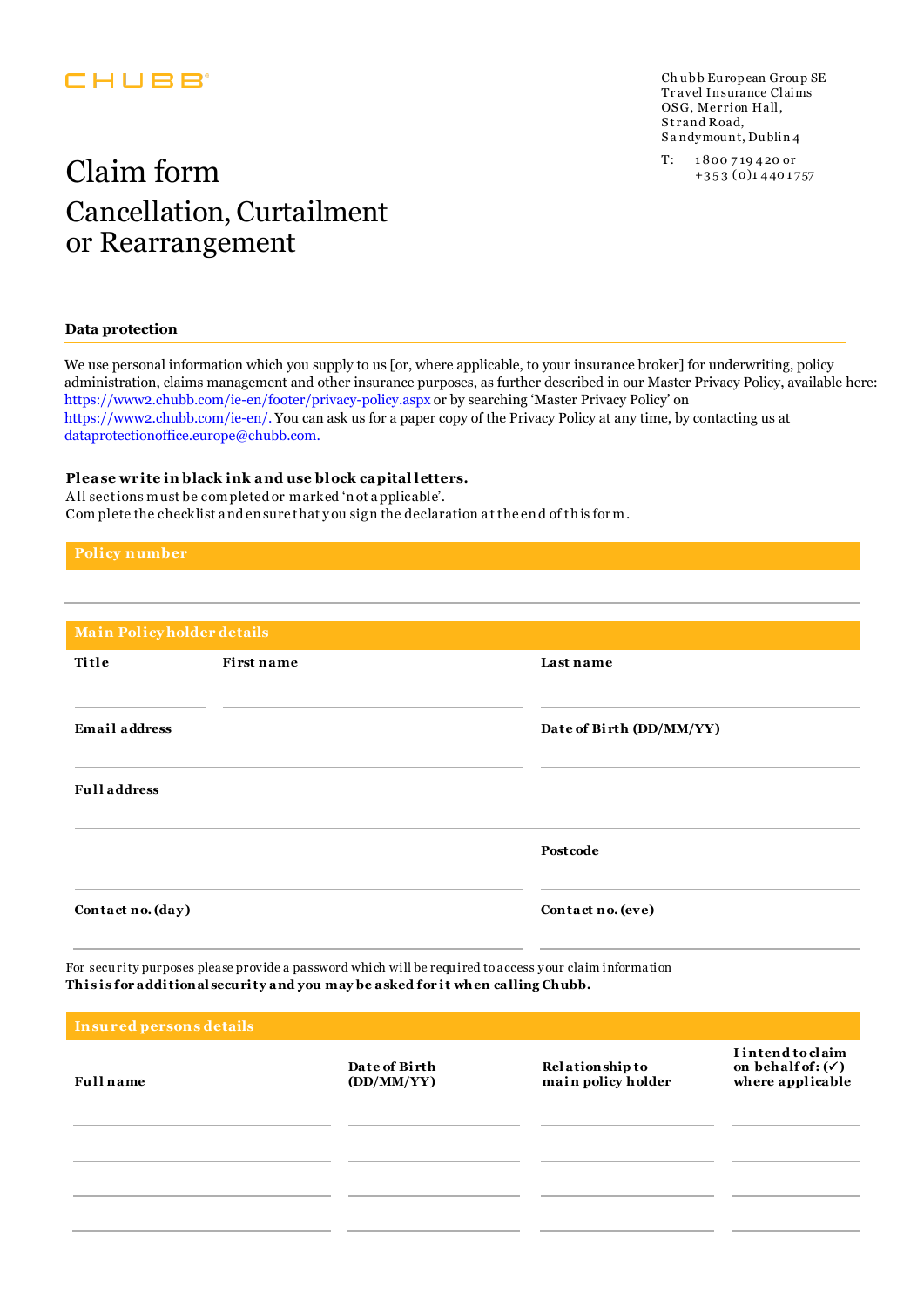### **T ravel details**

| Type of travel:<br>Business:                                                            | Holiday:                                                                                                                    | Date of trip:                                                                                                                                 |
|-----------------------------------------------------------------------------------------|-----------------------------------------------------------------------------------------------------------------------------|-----------------------------------------------------------------------------------------------------------------------------------------------|
| Please give the reason for cancellation/curtailment/rearrangement of the journey        |                                                                                                                             |                                                                                                                                               |
|                                                                                         |                                                                                                                             |                                                                                                                                               |
|                                                                                         |                                                                                                                             |                                                                                                                                               |
| Please state the scheduled times of travel:                                             | Outward date:                                                                                                               | Return date:                                                                                                                                  |
| Date Journey Booked:                                                                    | Date of Cancellation/Curtailment/Rearrangement:                                                                             |                                                                                                                                               |
| Please provide a copy of your original itinerary/travel documents if available.         |                                                                                                                             |                                                                                                                                               |
| If the cancellation/curtailment/rearrangement was due to illness or injury please state |                                                                                                                             |                                                                                                                                               |
| a) the name and age of sick/injured person:                                             |                                                                                                                             |                                                                                                                                               |
| b) the exact nature of illness/injury and the commencement date:                        |                                                                                                                             | and the control of the control of the                                                                                                         |
|                                                                                         | c) Has the patient ever suffered with this or any similar condition before the present episode?                             | Yes:<br>No:                                                                                                                                   |
| If Y es please give the relevant dates                                                  |                                                                                                                             |                                                                                                                                               |
| If journey was cancelled please give details of expenditure incurred                    |                                                                                                                             |                                                                                                                                               |
|                                                                                         |                                                                                                                             |                                                                                                                                               |
|                                                                                         |                                                                                                                             |                                                                                                                                               |
| Total amount paid:                                                                      | Total amount refunded:                                                                                                      | Amount to be claimed:                                                                                                                         |
|                                                                                         |                                                                                                                             | Please provide a cancellation invoice together with your travel documents from your tour operator, transport carrier or accom modation agent. |
|                                                                                         | If journey was curtailed please provide details of additional travel and sundry expenses including how these were incurred: |                                                                                                                                               |
| Receipts need to be enclosed for these charges                                          |                                                                                                                             |                                                                                                                                               |
|                                                                                         |                                                                                                                             |                                                                                                                                               |
|                                                                                         | Please provide medical evidence from the attending doctor or please ask the attending doctor to complete the following:     |                                                                                                                                               |
| Nature of complaint preventing travel                                                   |                                                                                                                             |                                                                                                                                               |
|                                                                                         |                                                                                                                             |                                                                                                                                               |
| Date treatment first sought                                                             |                                                                                                                             |                                                                                                                                               |
| Was cancellation of the journey medically necessary? YES / NO                           |                                                                                                                             |                                                                                                                                               |
|                                                                                         |                                                                                                                             |                                                                                                                                               |
| Please use validation stamp or complete in block capitals:                              |                                                                                                                             | Validation stamp                                                                                                                              |
| Signature                                                                               |                                                                                                                             |                                                                                                                                               |
|                                                                                         |                                                                                                                             |                                                                                                                                               |
|                                                                                         |                                                                                                                             |                                                                                                                                               |

Date: